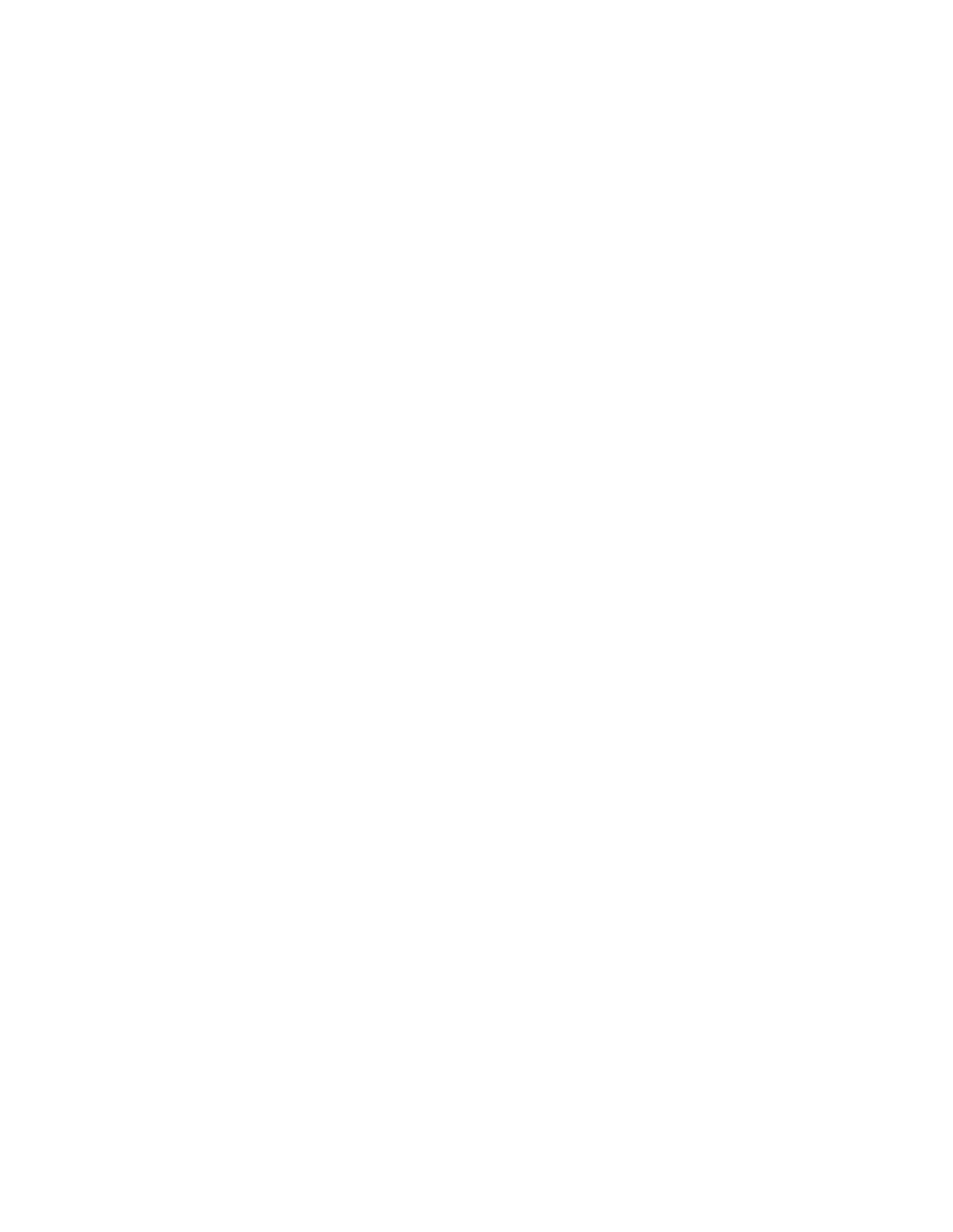#### **In the case of Matić v. Serbia,**

The European Court of Human Rights (Third Section), sitting as a Committee composed of:

Pere Pastor Vilanova, *President,* 

Branko Lubarda,

Georgios A. Serghides, *judges,*

and Fatoş Aracı, *Deputy Section Registrar,*

Having deliberated in private on 18 October 2016,

Delivers the following judgment, which was adopted on that date:

### PROCEDURE

1. The case originated in an application (no. 41722/14) against the Republic of Serbia lodged with the Court under Article 34 of the Convention for the Protection of Human Rights and Fundamental Freedoms ("the Convention") by a Serbian national, Mr Radosav Matić ("the applicant"), on 24 May 2014.

2. The applicant was represented by Ms M. Joksimović, a lawyer practising in Kragujevac. The Serbian Government ("the Government") were represented by their Agent at the time, Ms V. Rodić who was recently substituted by their current agent Ms N. Plavšić.

3. On 18 December 2014 the application was communicated to the Government.

4. The Government objected to the examination of the application by a Committee. After having considered the Government's objection, the Court rejects it.

## THE FACTS

#### I. THE CIRCUMSTANCES OF THE CASE

5. The applicant was born in 1936 and lives in Kragujevac.

6. On 13 December 2006 the applicant filed a civil claim in criminal proceedings as injured party.

7. On 18 November 2010 the Kragujevac Court of First Instance delivered the first instance judgment.

8. On 20 October 2011 the Kragujevac Appellate Court delivered the second instance judgment. This judgment was delivered to the applicant on 7 November 2011.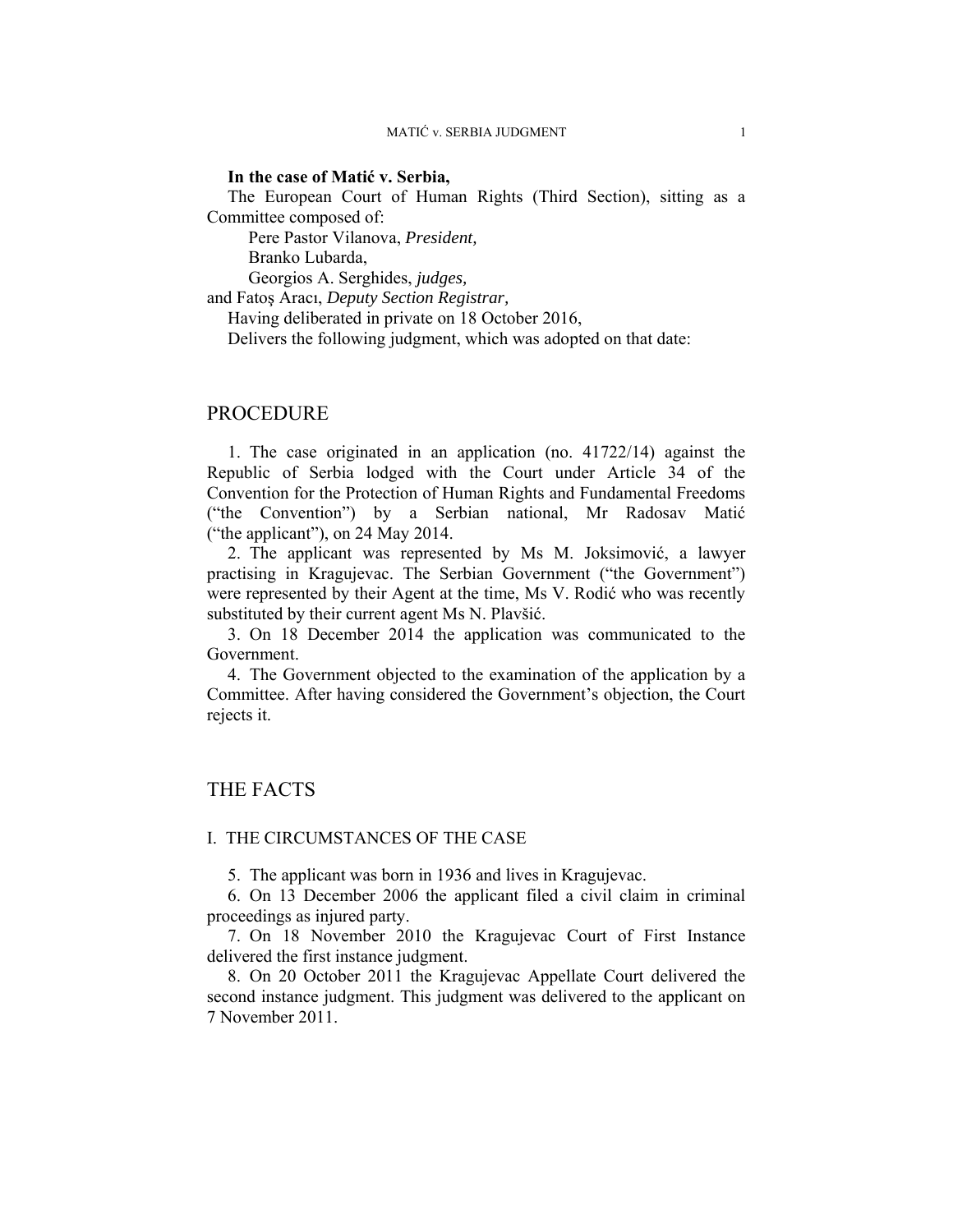9. On 18 February 2014 the Constitutional Court of Serbia rejected the applicant's constitutional appeal.

#### THE LAW

#### I. ALLEGED VIOLATION OF ARTICLE 6 OF THE CONVENTION

10. The applicant complained that the length of the proceedings in question had been incompatible with the "reasonable time" requirement, laid down in Article 6 § 1 of the Convention, which reads as follows:

"In the determination of his civil rights and obligations ..., everyone is entitled to a ... hearing within a reasonable time by a ... tribunal..."

11. The Government contested that argument claiming that in the specific circumstances of the case, namely the proceedings before two instances, the length of proceedings cannot be considered excessive.

12. The proceedings in question lasted for four years and eleven months in two instances.

#### **A. Admissibility**

13. The Court notes that this application is neither manifestly ill-founded within the meaning of Article 35 § 3 of the Convention nor inadmissible on any other grounds. It must therefore be declared admissible.

#### **B. Merits**

14. The Court reiterates that the reasonableness of the length of proceedings must be assessed in the light of the circumstances of the case and with reference to the following criteria: the complexity of the case, the conduct of the applicants and the relevant authorities and what was at stake for the applicant in the dispute (see, among many other authorities, *Frydlender v. France* [GC], no. 30979/96, § 43, ECHR 2000-VII).

15. The Court has frequently found violations of Article 6 § 1 of the Convention in cases raising issues similar to the one in the present case (see *Frydlender*, cited above).

16. Having examined all the material submitted to it, the Court has not found any fact or argument capable of persuading it to reach a different conclusion on the merits of the applicant's complaint. Having regard to its case-law on the subject (see *Nemet v. Serbia*, no. 22543/05, § 17, 8 December 2009), the Court considers that in the instant case the length of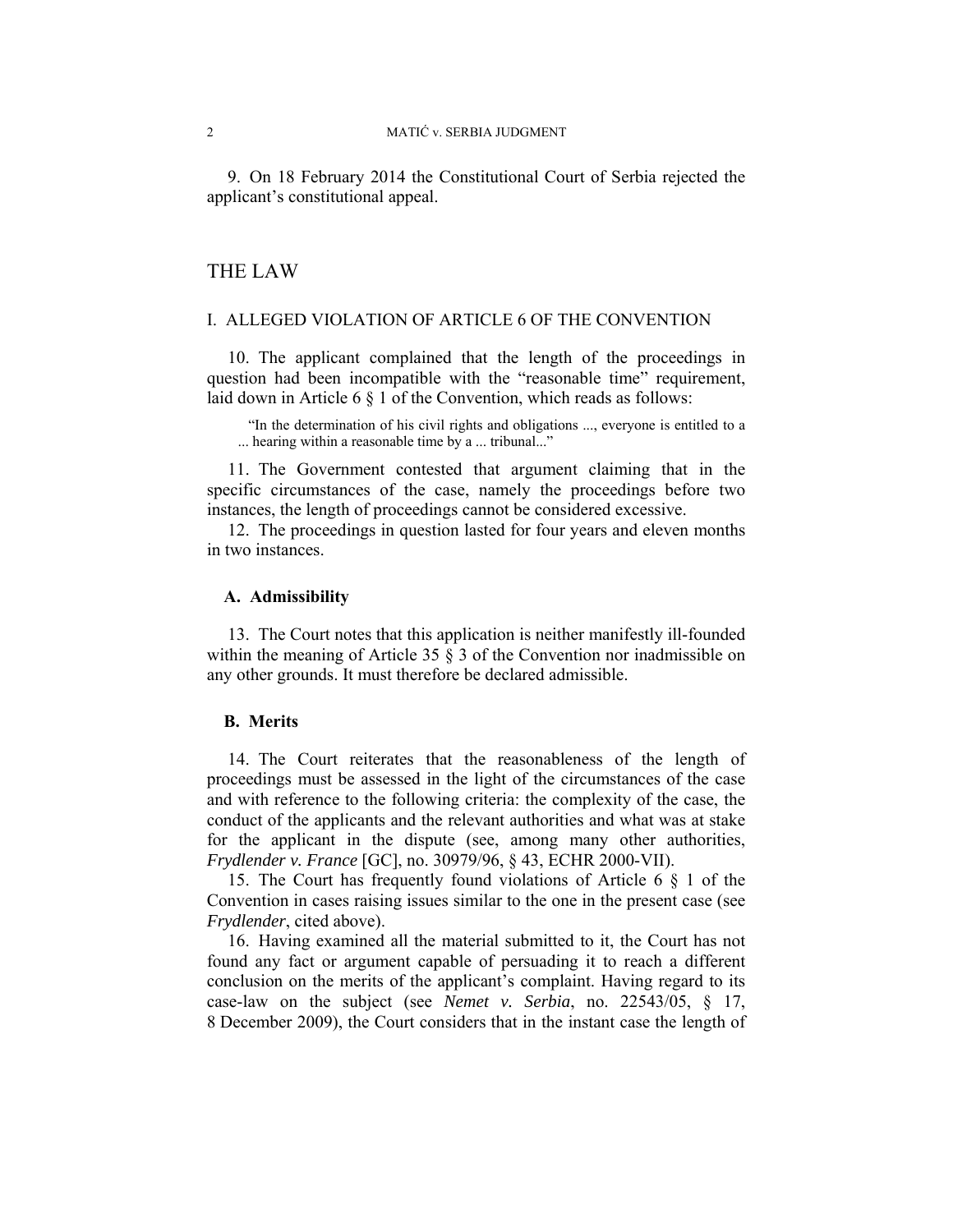the proceedings was excessive and failed to meet the "reasonable time" requirement.

17. Accordingly, there has been a breach of Article 6 § 1 of the Convention.

#### II. APPLICATION OF ARTICLE 41 OF THE CONVENTION

18. Article 41 of the Convention provides:

"If the Court finds that there has been a violation of the Convention or the Protocols thereto, and if the internal law of the High Contracting Party concerned allows only partial reparation to be made, the Court shall, if necessary, afford just satisfaction to the injured party."

#### **A. Damage**

19. The applicant claimed various sums in respect of pecuniary and nonpecuniary damage relating to the outcome of the domestic proceedings.

20. The Government considered that as the amounts sought by the applicant related to the outcome of the domestic proceedings rather than the length of the said proceedings those were therefore unfounded.

21. Given that the damages requested by the applicant related to the outcome of the domestic proceedings rather than the length of the said proceedings the Court does not discern any causal link between the violation found and the damages requested; it therefore rejects this claim.

#### **B. Costs and expenses**

22. The applicant also claimed EUR 450 for the costs and expenses incurred before the Court.

23. The Government considered this amount to be excessive.

24. Regard being had to the documents in its possession and to its caselaw, the Court considers it reasonable to award the sum of EUR 450 for costs and expenses for the proceedings before the Court.

#### **C. Default interest**

25. The Court considers it appropriate that the default interest rate should be based on the marginal lending rate of the European Central Bank, to which should be added three percentage points.